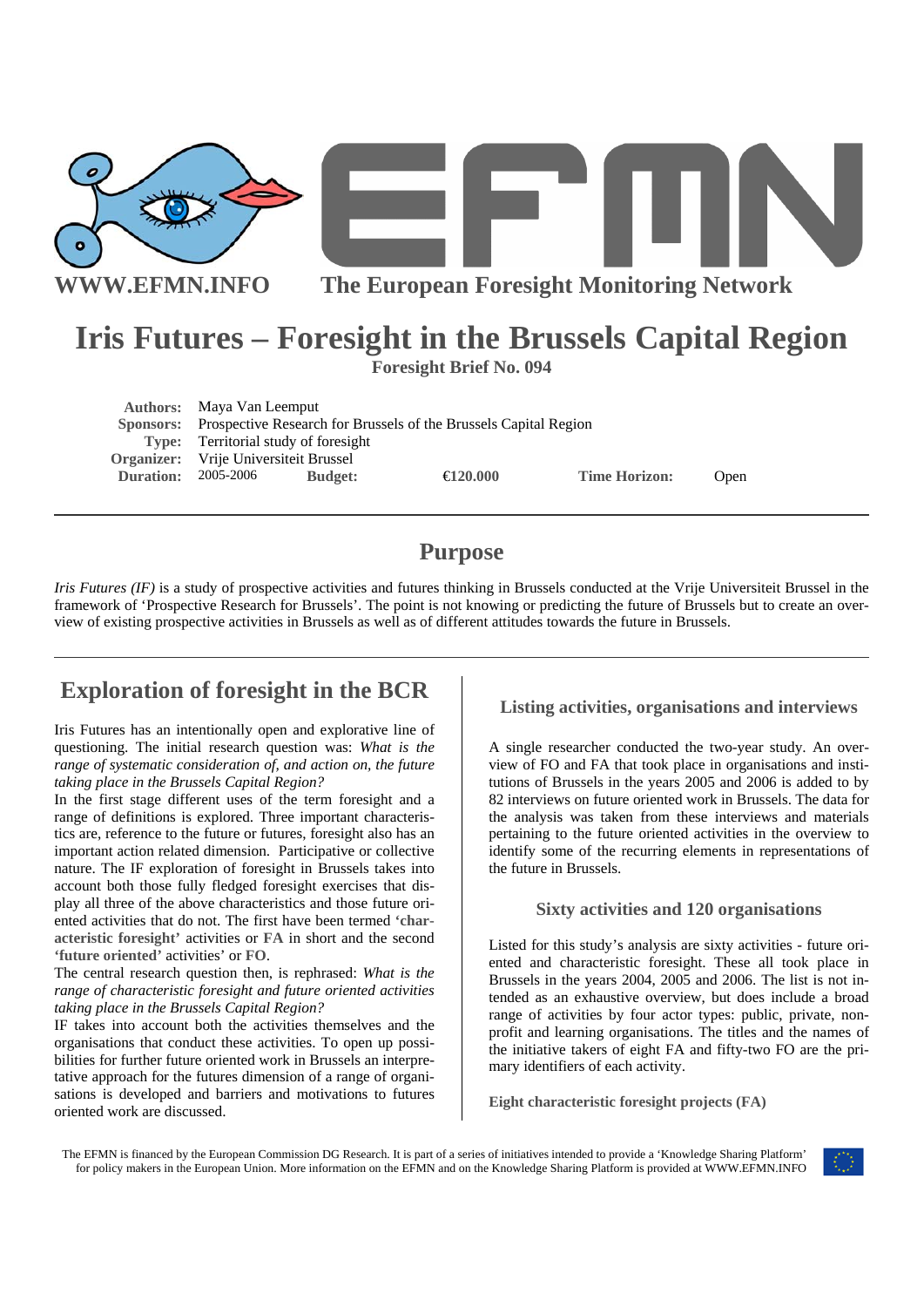#### **Iris Futures Brussels: Foresight Brief No. 094**

| <b>Zinneke Parade 2006.</b>                     | org                    | Zinneke Parade                 |
|-------------------------------------------------|------------------------|--------------------------------|
|                                                 | Theme                  | creativity                     |
|                                                 | Time horizon           | 51-150 years                   |
|                                                 | Geographical scope     | <b>BCR</b>                     |
|                                                 | number of participants | $500+$                         |
|                                                 | prominence             | high                           |
| <b>Empreinte écologique</b>                     | org                    | <b>ETOPIA</b>                  |
|                                                 | <b>Theme</b>           | Other                          |
|                                                 | Time horizon           |                                |
|                                                 |                        | $36-50$ years                  |
|                                                 | Geographical scope     | <b>BCR &amp; International</b> |
|                                                 | number of participants | 50-200                         |
|                                                 | prominence             | low                            |
| Après le pétrole : un monde a inventer.<br>org  |                        | <b>ETOPIA</b>                  |
|                                                 | Theme                  | Urban infrastructure           |
|                                                 | Time horizon           | $11-15$ years                  |
|                                                 | Geographical scope     | International                  |
|                                                 | number of participants | 50-200                         |
|                                                 | prominence             | high                           |
| <b>Mobil2015</b>                                | org                    | <b>BCR</b>                     |
|                                                 | <b>Theme</b>           | Urban infrastructure           |
|                                                 | Time horizon           | $5-10$ years                   |
|                                                 |                        | <b>BCR</b>                     |
|                                                 | Geographical scope     |                                |
|                                                 | number of participants | 350-500                        |
|                                                 | prominence             | high                           |
| <b>MIVB 2020</b>                                | org                    | <b>MIVB</b>                    |
|                                                 | Theme                  | Urban infrastructure           |
|                                                 | Time horizon           | $11-15$ years                  |
|                                                 | Geographical scope     | <b>BCR</b>                     |
|                                                 | number of participants | 50-200                         |
|                                                 | prominence             | high                           |
| <b>Masterplan 2015</b>                          | org                    | Port de Bruxelles              |
|                                                 | <b>Theme</b>           | Urban infr. and welfare        |
|                                                 | Time horizon           | 5-10 years                     |
|                                                 | Geographical scope     | BCR & part of Brussels         |
|                                                 | number of participants | 50-200                         |
|                                                 | prominence             | high                           |
| Regards prospectifs sur l'associatif bruxellois |                        | <b>CBCS</b>                    |
|                                                 | <b>Theme</b>           | other                          |
|                                                 |                        |                                |
|                                                 | Time horizon           | $5-10$ years                   |
|                                                 | Geographical scope     | <b>BCR</b>                     |
|                                                 | number of participants | $0 - 50$                       |
|                                                 | prominence.            | high                           |
| <b>Brussels Capital of Europe.</b>              | org                    | Berlage students               |
|                                                 | <b>Theme</b>           | Urban infr. and creativity     |
|                                                 | Time horizon           | $36-50$ years                  |
|                                                 | Geographical scope     | <b>BCR &amp; Europe</b>        |
|                                                 | number of participants | $500+$                         |
|                                                 | prominence             | high                           |
|                                                 |                        |                                |

**The duration and frequency of the activities were limited.** Most activities were one-off events or projects. With the exception of the larger FA, few lasted longer than 2 days. Only four were part of regularly recurring programs.

**Four themes receive attention: urban infrastructure, creativity, learning, and welfare**. An 'other' category was also created and the allocation of one theme to an activity did not exclude the allocation of another. Half of the activities in the overview are related to the theme of urban infrastructure but none of the FO or FA focused exclusively on bricks and mortar. They combined thinking about infrastructure with questions of quality of life, welfare and wellbeing. The language of planning, activism and conjecture is evident within this theme. Almost half of the organisations in the list and fourteen activities were related to creativity one way or another and the overview contains 50 organisations that focus on employment, housing, education and care. These welfare related topics re-

ceived attention in a third of all the activities. The BCR authorities have taken the initiative for several extended now activities in this area and a range research, policy support and deliberation organisations of organisations tied in with various levels of government are involved. Thirty-nine organisations are involved in learning, 13 of these are learning institutions, the universities and other institutions of higher education. Not just universities but also organisations from the technologydepended library sector and activist organisations have payed attention to this theme in 14 separate activities.

**The time horizons of the activities are relatively short: less than 15 years and effectively never more than 100 years ahead.** Most of the projects are reported to have medium-term horizons of between 10-15 years. There where two FA with a time horizon of more than 50 years among which the he *Zinneke Parade* aiming for 2106 with floats depicting 2058 as well as 2250.

**For describing subject matter, instead of a set of predetermined keywords, tags were used** that reflect wording and terms from documents and conversations about the listed activities. Each activity received at least two tags. This resulted in a collection of 72 tags. Different tags sometimes refer to closely related concepts and ideas. For example, both work and employment appear as tags, both multi-culturality, interculturality, both integration and social cohesion appear in the list, avoiding the reduction of the subtleties of language that express diverging frames of reference. Tags to do with mobility and urbanism, city renewal and ecology appear most in relation with the 60 activities in the list.

**The geographical scope of the FO and FA is specific to the BCR.** Only activities initiated by organisations that reside in Brussels and are active on the territory of the BCR are listed. The territorial and the jurisdictional scope of these actors is impacted on by the Belgian institutional organisation and the role of Brussels within it. Taking the reasoning of the intricate Belgian system of jurisdictions divided over communities as well as regions into account, only those government and public administration activities of the region - and smaller scales were within the scope of the study. The three other levels of government present in Brussels - federal, regional, European remain to be studied elsewhere. However, activities organised by organisations from Brussels in Brussels can treat issues in a community, national or international context.

**The significance of the future orientation of 7 out of 8 the 'characteristic foresight' activities are high.** Almost half of all the activities are categorised with a low prominence for their future orientation and only a small share of their time/space allocated to it. The remaining half is divided equally between medium and high significance.

The prominence of the future orientation of the listed activities is determined by the way futures questions are put at the forefront in communication on the activity, the use of timelines, visual images of the future or rhetoric references. The share of the activity that focuses literally on the future further indicates significance. Time allocated to futures activities within organisational schedules is problematic to ascertain. Programmes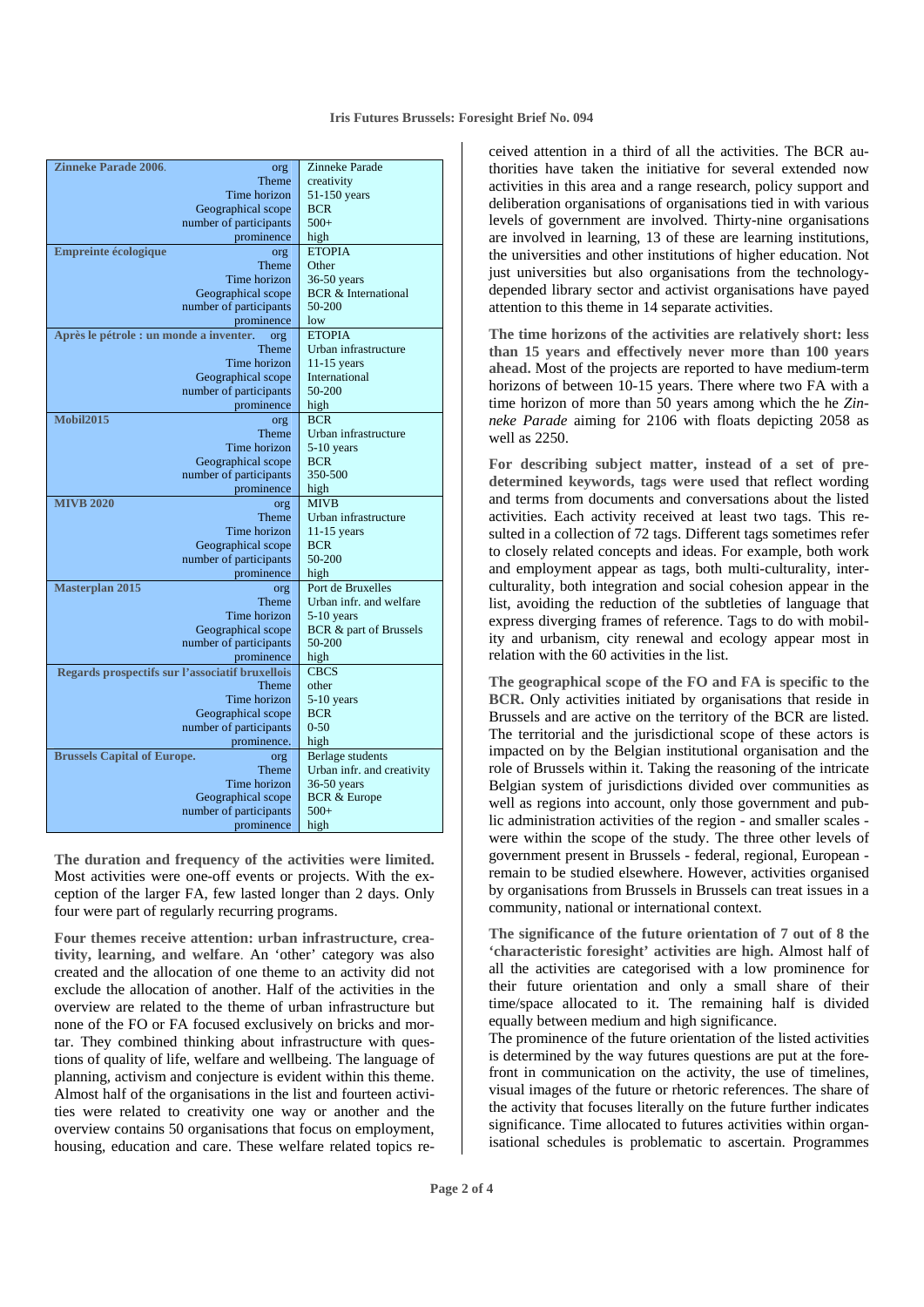and end products of the activity, the number of speakers or the number of participants were the two most useful indicators.



**Geographical scope of the FO and FA** 

**Very little specialised methods are being used in the FO**, the emphasis lies with debate, discussion or deliberation. In the FA more consideration and skill goes into the choice of methods. Outside facilitators or researchers are called in for their methodological expertise as well as for their topical knowledge and contributions. In programmes and reports of activities debate and expert opinion appear as the two top methods.

**Only a few outputs have been conceived as stand-alone presentations.** Exceptional outputs from a handful of creative projects include the *Zinneke Parade* and BNA-BBOT's *Blinddate 58* audio-archive. Policy recommendations and priority lists were the end product of no less than 26 activities from our overview. These are especially important in the larger FA but also in smaller FO from interest groups or special interest organisations.

**The numbers of people involved in the activities and the types of audiences/participants vary.** All together, the 60 activities reached at least 8500 people. The 2670 people taking part in the *Zinneke Parade* are the largest actively participating audience reached by any of the activities. The estimated

### **Impact and Policy Implications**

There is good foresight potential in Brussels. No less than eight characteristic foresight projects and 81 organisations involved in forward-looking activities were found. Nevertheless there is room for improvement. The most important barriers and motivations for foresight in the BCR are listed in this study and suggestions for approaches to stimulate FO and FA are tentatively formulated.

100.000 viewers spread out in the streets of Brussels on the day of the parade represent a considerable audience. One research project at the *Vrije Universiteit Brussel*, reached more than 1400 people with its survey - with three explicitly future oriented questions - of EC functionaries alone. More than three quarters of the activities were aimed at or at least open to the general public. Thirteen were directed to a local public and about a third of the activities were directed to special interest lay audiences. Private companies and members of he research community were included in almost half of the activities.

**The organisations listed for Iris Futures have been organised in to five different layers of future orientation.** Those not up for consideration fall into 'layer nil'. In 'layer one' organisations are found that are involved in the implementation of forward looking views and that are 'en route'. Only a couple of examples of these types of organisations were retained for the analysis. In 'layer two' includes an important number of organisations involved in 'extended now planning', limited to about 5-6 years in many contexts. In 'layer three' have an implicit or secondary formal future orientation. Fifty-eight organisations listed in IF are found in 'layer four' having formal futures orientations or being involved directly in FO. 'Layer five' covers the organisations that have initiated or partnered in the eight FA in the IF overview.

#### **BCR organizations involved in FO and FA by actor type**



**Uncertainty features both as a barrier and as a motivator** and concerns both the survival of organisations as more general uncertainties about trends and evolutions. Policies to encourage long-term thinking will need to address both types of uncertainty without aiming to undo them.

**Institutional organisation has a great impact on future oriented activity in Brussel**, due to the city's place in the complex Belgian political landscape. Institutional fragmentation constitutes an important barrier to pro-active, integrated